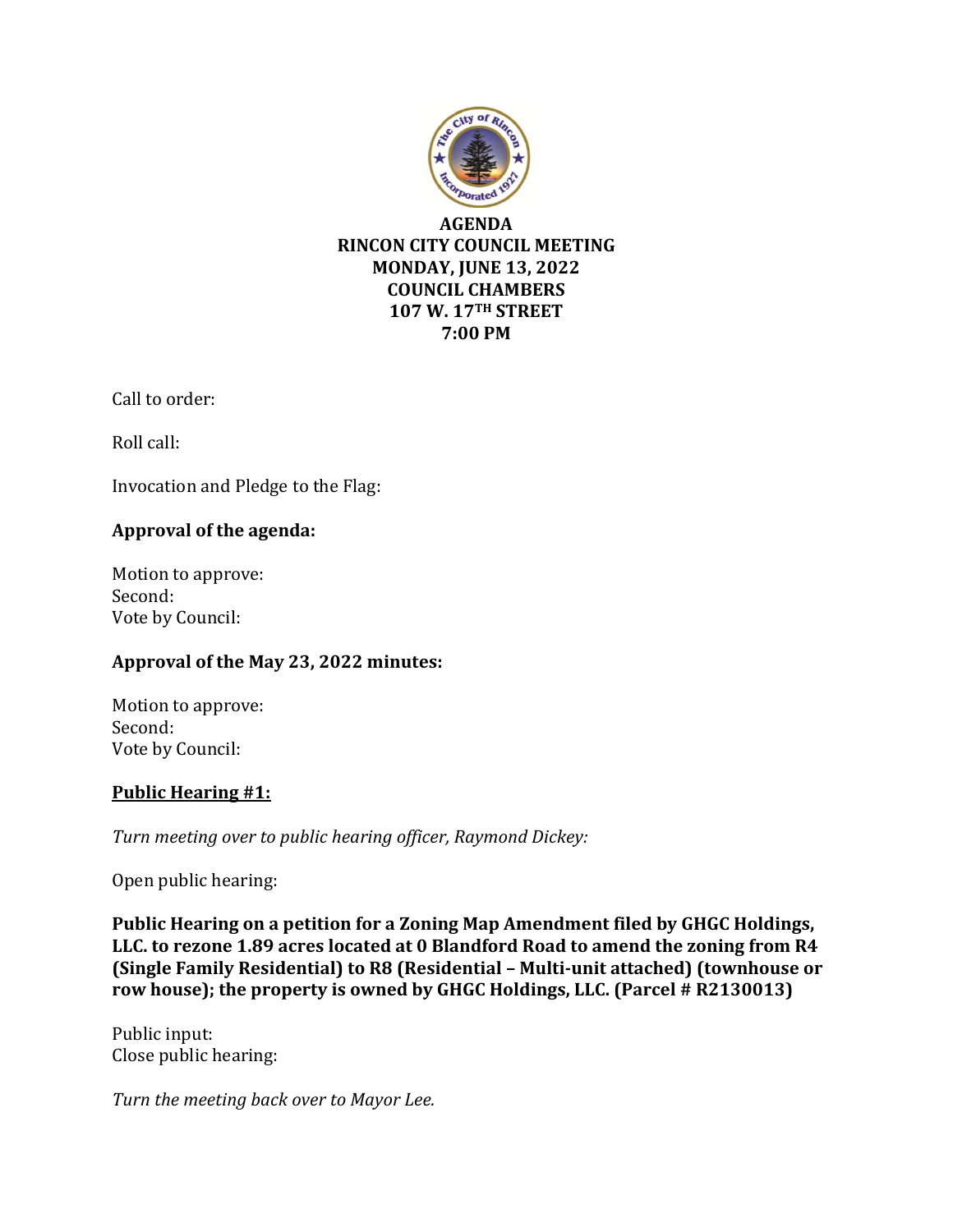**Vote on the first reading for a petition for a Zoning Map Amendment has been filed by GHGC Holdings, LLC. to rezone 1.89 acres located at 0 Blandford Road to amend the zoning from R4 (Single Family Residential) to R8 (Residential – Multi-unit attached) (townhouse or row house); the property is owned by GHGC Holdings, LLC. (Parcel # R2130013)**

Motion to approve: Second: Vote by Council:

# **Public Hearing #2:**

*Turn meeting over to public hearing officer, Raymond Dickey:*

Open public hearing:

**Public Hearing on a petition filed by Jacob Lang to rezone .74 acre parcel located at 107 W. 15th Street, to amend the zoning from OC (Office Commercial) to GC (General Commercial); the property is owned by QC Commercial Real Estate LLC. (Parcel # R2090027)**

Public input: Close public hearing:

*Turn the meeting back over to Mayor Lee.*

**Vote on the first reading of a petition filed by Jacob Lang to rezone .74 acre parcel located at 107 W. 15th Street, to amend the zoning from OC (Office Commercial) to GC (General Commercial); the property is owned by QC Commercial Real Estate LLC. (Parcel # R2090027)**

Motion to approve: Second: Vote by Council:

#### **Old Business:**

**1. Request approval to purchase football/soccer equipment from Thompson's Sporting Goods in the amount of \$5,850.00. LI #100.6100.531116 (Tabled at the 5/23/2022 meeting)**

Motion to remove from table: Second: Vote by Council: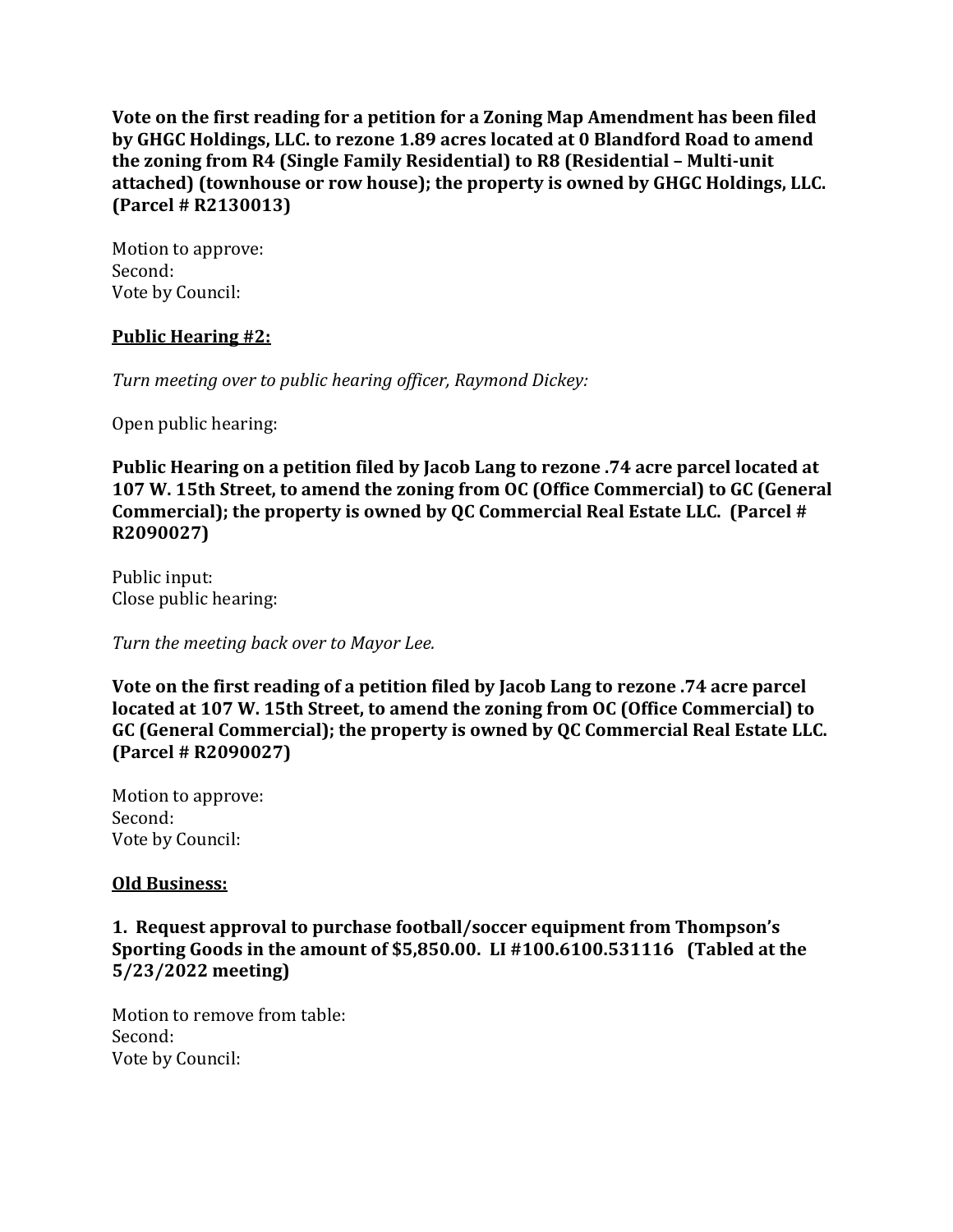Motion to approve: Second: Vote by Council:

#### **New Business:**

#### **1. Request approval of a resolution to recognize Abercorn Baptist Church's 200th Anniversary.**

Motion to approve: Second: Vote by Council:

**2. Effingham Heroes, Inc, request approval of a special events permit to host the Freedom Rings in Rincon Parade on June 25, 2022.** 

Motion to approve: Second: Vote by Council:

**3. Request approval to pay M.E. Sack Engineering \$19,577.50 for engineering services associated with the expansion of the WWTP for the months of February, April and May 2022. LI #506.4335.541453**

Motion to approve: Second: Vote by Council:

#### **4. Sikes Brothers, Inc. request approval of pay request #3 in the amount of \$990.00 for 2021 Rincon LMIG – Lockner Drive. LI #320.4100.549100**

Motion to approve: Second: Vote by Council:

#### **5. Sikes Brothers, Inc. request approval of pay request #4/final retainage in the amount of \$14,478.17 for 2021 Rincon LMIG – Lockner Drive. LI #320.4100.549100**

Motion to approve: Second: Vote by Council:

**6. Griffin Contracting, Inc. request approval of change order #1 in the amount \$17,767.20 for the 2021 Rincon TSPLOST – Middleground Road project. LI # 335.4100.549104**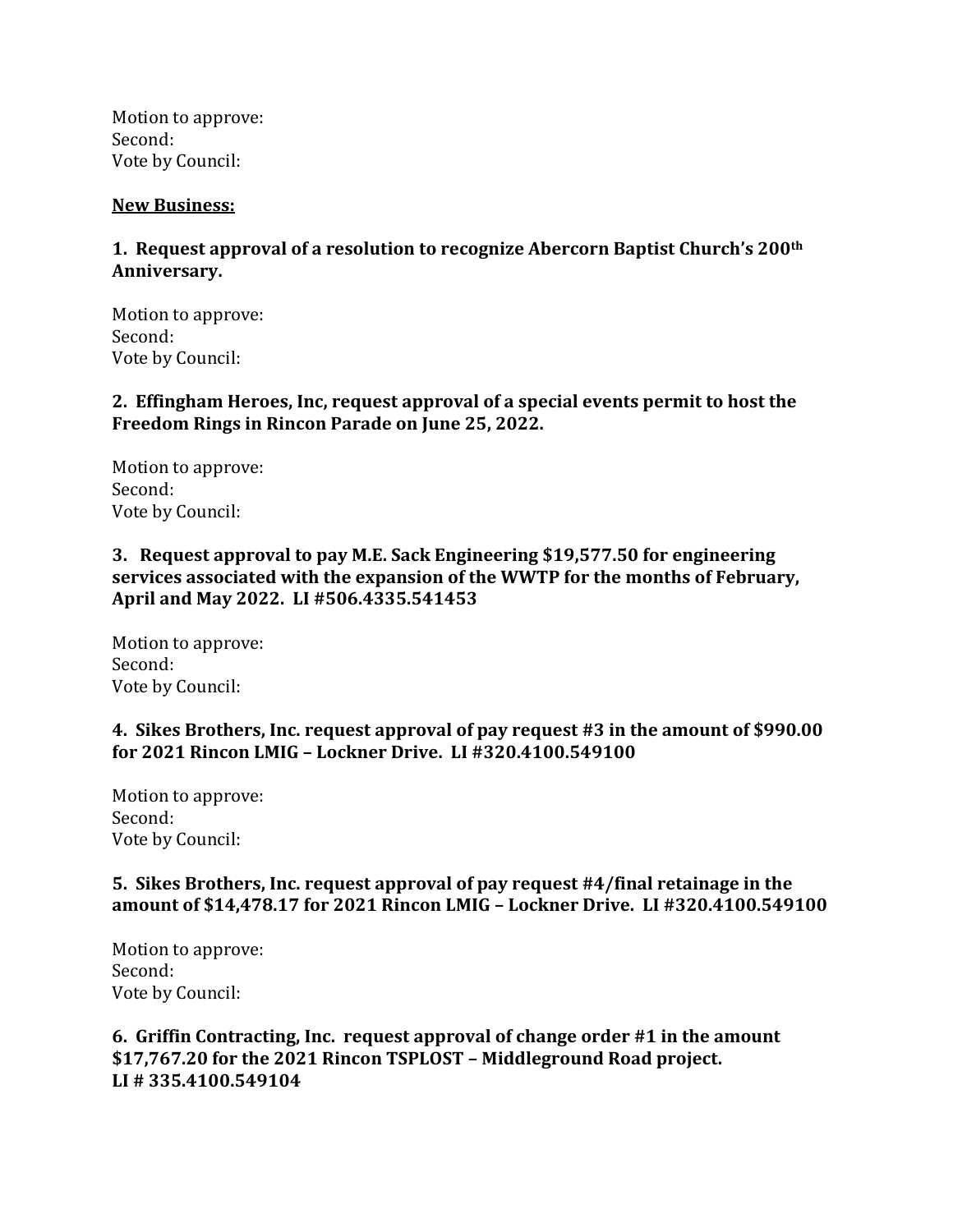Motion to approve: Second: Vote by Council:

# **7. Request approval to purchase two 72" zero turn mowers from Georgia Equipment Company in the amount of \$30,811.80. LI #320.4100.542535**

Motion to approve: Second: Vote by Council:

# **8. Request approval to purchase two LIDAR units from Stalker RADAR Applied Concepts Inc. and related equipment in the amount of \$4,400. LI #100-3200-542528**

Motion to approve: Second: Vote by Council:

# **9. Request approval to surplus Engine 12 Pierce Class A Pumper.**

Motion to approve: Second: Vote by Council:

# **10. Request approval of a career development plan for the Rincon Fire Department.**

Motion to approve: Second: Vote by Council:

# **11. Request approve of three Lieutenant Positions according to the organizational chart. LI #216.3500.511100**

Motion to approve: Second: Vote by Council:

# **12. Request approval of annexation petition from William Exley for a 388.21 acre property located at 923 South Old Augusta Road.**

Motion to approve: Second: Vote by Council: